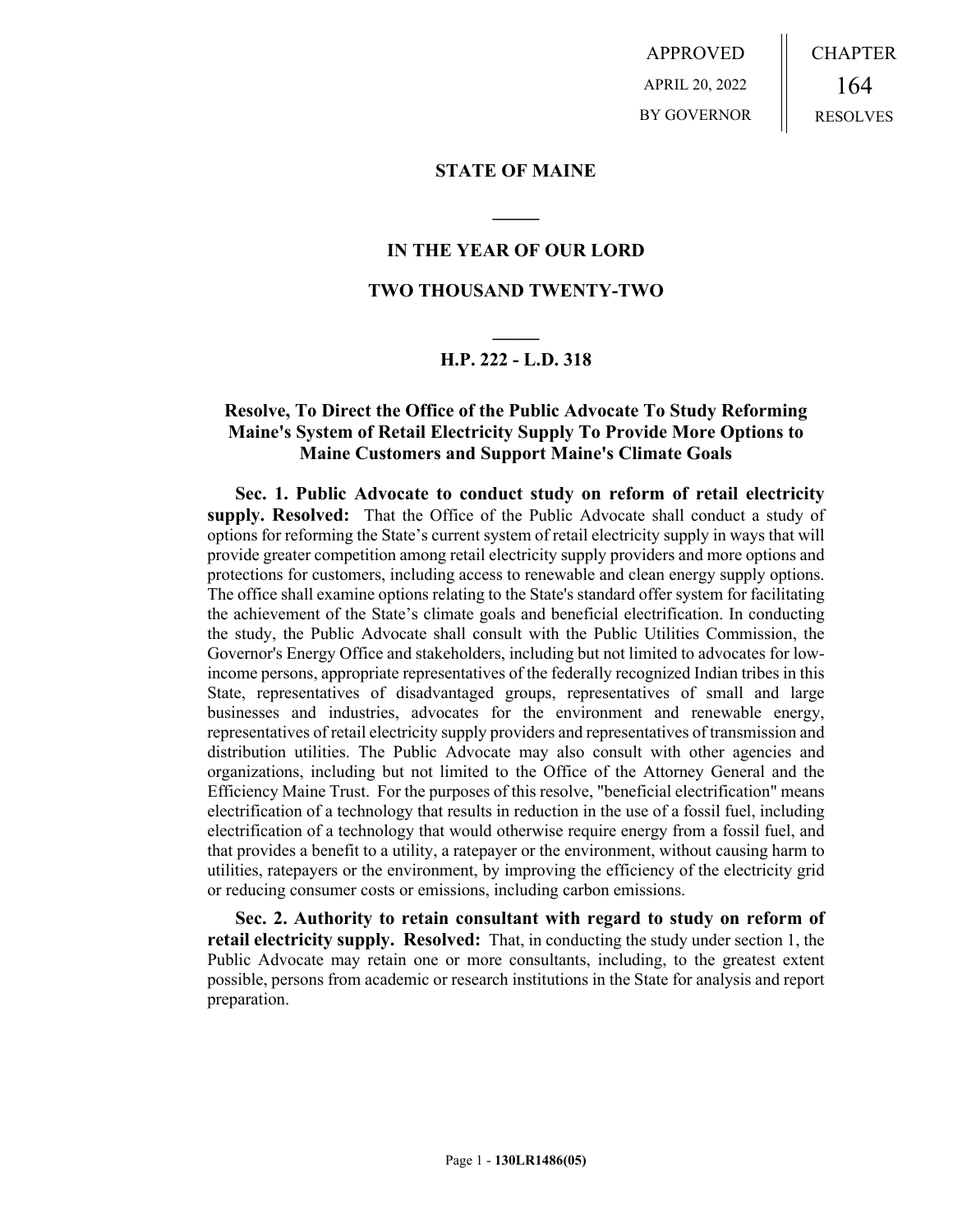**Sec. 3. Issues to be reviewed as part of study on reform of retail electricity supply. Resolved:** That, in conducting the study under section 1, the Public Advocate shall ensure that, at a minimum, the following issues are examined.

1. The Public Advocate shall examine methods of protecting customer rights and interests including through the establishment of a public access website portal through which customers may obtain information on and shop for competitive electricity supply. The Public Advocate shall examine the feasibility of a publicly accessible website maintained by the Public Utilities Commission or by the Office of the Public Advocate that provides current, independent and objective information that allows customers to compare terms, conditions and prices and value-added service offers provided by competitive electricity providers, as well as any other information the Public Advocate or the commission determines would be useful to customers. The Public Advocate shall consider how to ensure customers may use the website to easily access external publicly accessible websites where customers may review offers and contract details and execute agreements electronically.

2. The Public Advocate shall examine the development and adoption of customer protections that include at least the following:

A. Conditions for, or prohibitions on, any fees for residential customers seeking to change a product or pricing plan;

B. Credits for excessive call center wait times;

C. Education programs to inform customers about customer choices and protections and public service announcements by state agencies encouraging customers actively to shop for electricity supply options before winter and summer seasons when prices may be higher;

D. Options for allowing retail electricity suppliers to bill for their electricity supply, value-added services and products along with the local distribution company's regulated charges, as well as an examination of whether retail electricity suppliers should be allowed to collect electricity bills that include value-added services and products other than generation supply service and whether nonpayment of those portions of electricity bills should be subject to the threat of disconnection of service;

E. Publication, at least annually, of a competitive electricity provider report card that includes, but is not limited to, levels of verified complaints filed with the Public Utilities Commission against electricity providers;

F. Examining the advantages and disadvantages of variable-rate contracts for residential customers;

G. Requiring renewable energy products marketed by retail electricity suppliers to be consistent with the State's renewable energy resources laws;

H. Examining whether retail electricity suppliers should be allowed to conduct doorto-door sales only if the individual personally attempting to make a sale is employed by and supervised by the retail electricity supplier and whether the State's existing consumer protection laws adequately protect the State's retail electricity consumers; and

I. Programs to protect low-income customers that incorporate energy equity considerations, including but not limited to a hardship program that provides grants to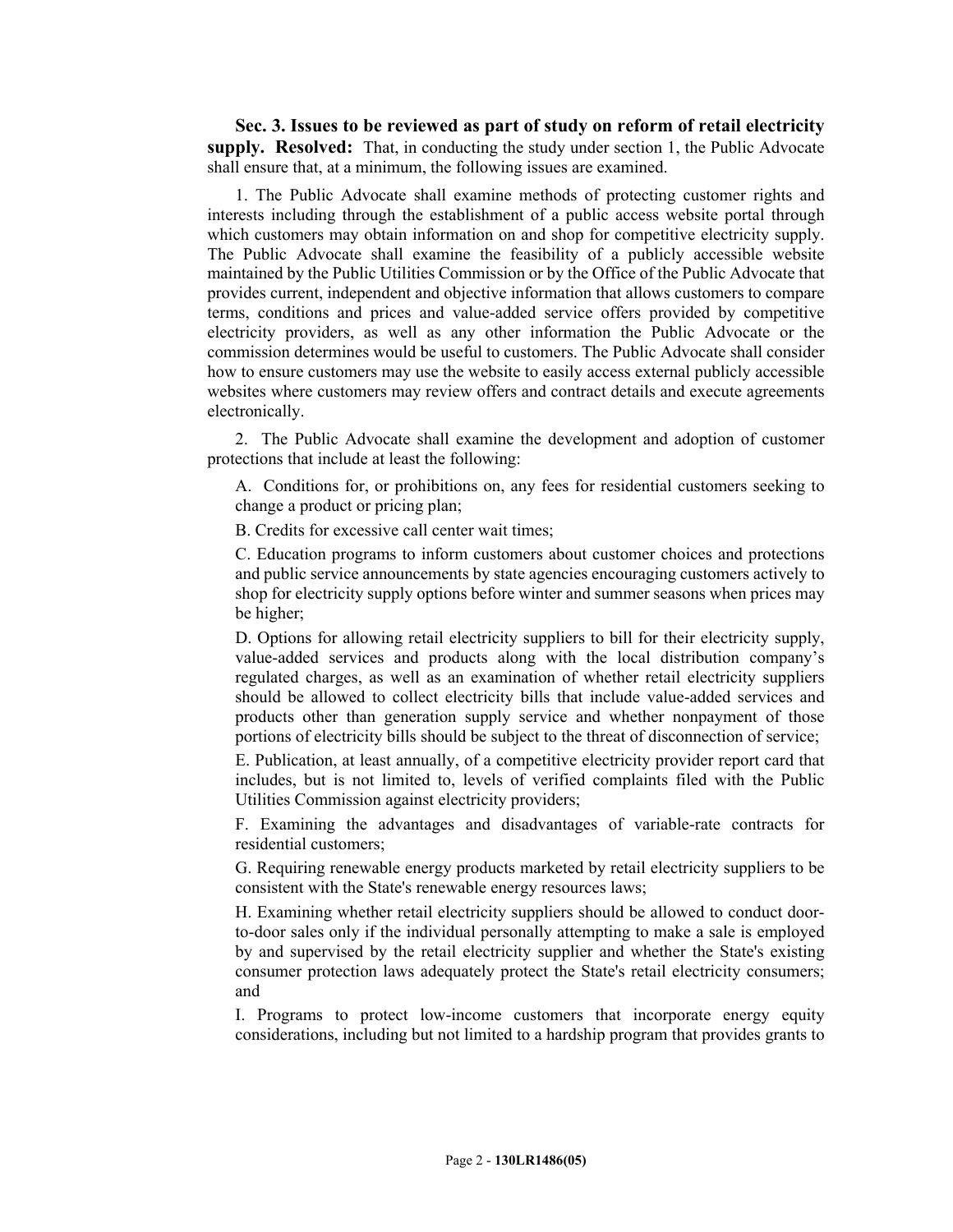qualifying low-income customers on an annual basis; a payment extension program that allows a qualifying low-income customer additional time to pay a bill without the threat of termination; a payment plan program that allows qualifying low-income customers to pay the balance owed in installments along with the regular monthly bill; a bill discount program that provides qualifying low-income customers with a fixed discount on their monthly bill; and other programs designed to increase access to renewable energy for such customers.

3. The Public Advocate shall examine issues related to climate change and beneficial electrification, including:

A. Analyzing how each studied electricity supply option would help achieve the state emissions level goals under the Maine Revised Statutes, Title 38, section 576-A and the climate action plan under Title 38, section 577 as well as beneficial electrification, including rapid implementation of time-of-use rates, on-bill financing and other methods to assist customers in reducing carbon emissions and achieving beneficial electrification;

B. Consideration of requirements for all competitive electricity providers to provide one or more clean energy options to customers, including at least one option that provides 100% of its electricity from renewable resources as defined in the Maine Revised Statutes, Title 35-A, section 3210, subsection 2, paragraph C and to advertise to customers renewable energy supply options in a manner that is as prominent as the manner that other options are advertised to customers; and

C. Consideration of whether default or other supply options could be used to assist in funding access to renewable energy or efficiency programs administered by the Efficiency Maine Trust.

4. The Public Advocate shall examine possible alternatives to the State's standard offer service that reduce customer exposure to price volatility, provide product diversity including increased access to variously priced renewable energy and assist low-income and disadvantaged customer groups through product and pricing mechanisms.

5. The Public Advocate shall examine the alternatives to the State's standard offer service identified by stakeholders consulted in accordance with section 1 and identify the likely advantages and disadvantages of each option with respect to the impact on customers in this State, with specific attention to low-income customers and principles of energy equity; the achievement of the State's climate goals; and adoption of beneficial electrification. The study must focus on a comprehensive but limited number of options to achieve the goals of the study.

6. The Public Advocate shall examine ways to improve customer satisfaction and service quality when customers choose new retail electricity supply options during any transition to each supply system alternative identified in the study, including:

A. Potential amendments to laws or rules to replace the standard offer service with one or more identified supply options, such as one or more designated default service providers, as a transition to implementation of the supply system option;

B. Requirements for customer service improvements that could be accomplished during a transition to the supply system option, including improved customer service